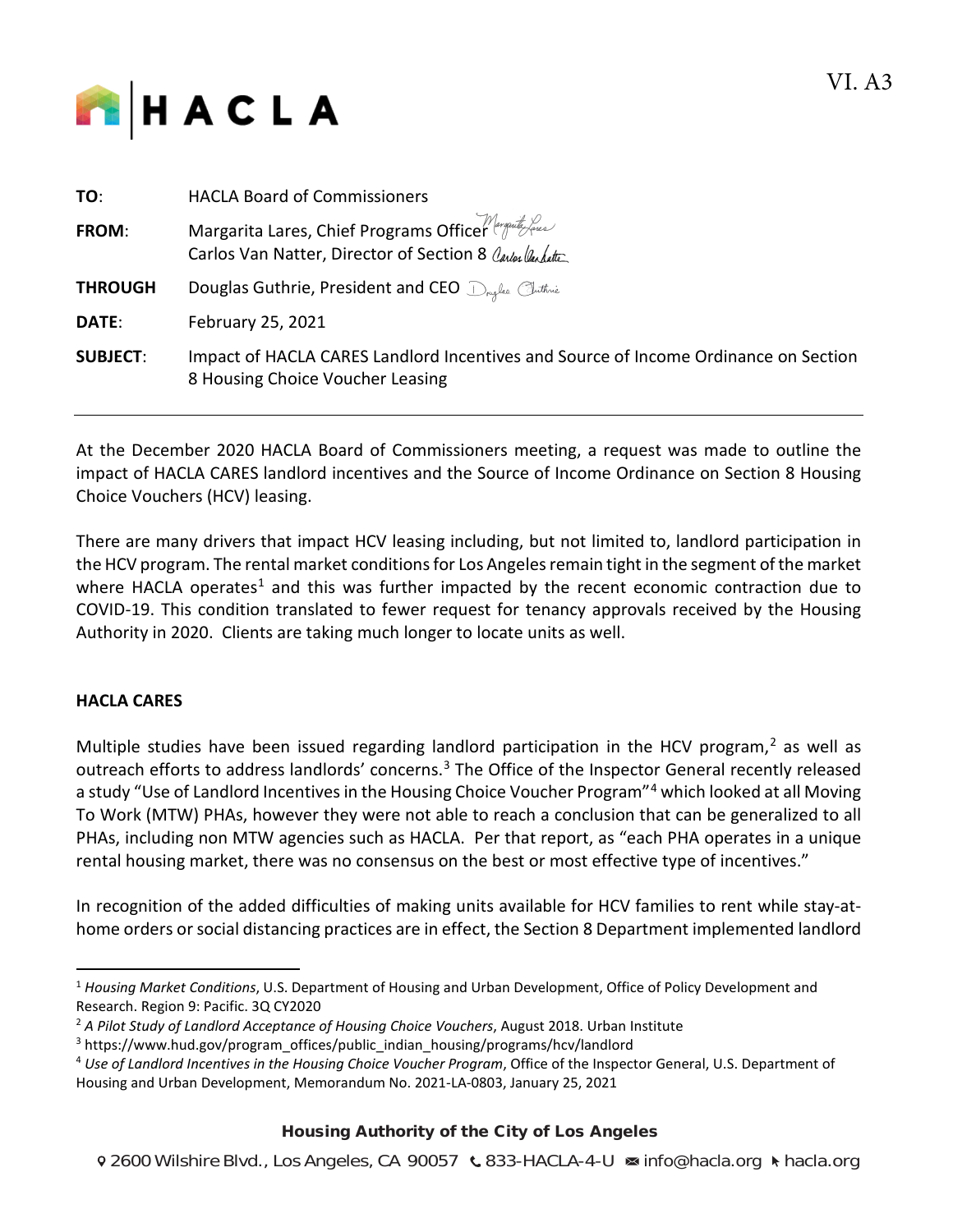#### Page **2** of **3**

incentives using CARES Administrative Fee Funding effective July 1, 2020. This new program, called HACLA CARES, is available to all landlords leasing units to tenant-based voucher holders and comes in the form of a landlord incentive payment to landlords to rent to Section 8 families and security deposit assistance if needed by families to move into new units.

As of February 2021, the Housing Authority has paid \$4.3 million out of \$10 million authorized for this initiative (BOC Item VI.A2, September 24, 2020) to 1,042 landlords as follows:

- Signing Bonus \$3,477,500
- Security Deposit \$ 823,006

The Housing Authority saw a net increase in the number of landlords participating in the program in 2020. The current profile of landlords participating in the Section 8 Program by number of units assisted is as follows:

| <b>Size of Portfolio</b>      | <b>Landlords</b> |
|-------------------------------|------------------|
| Small mom and pop (1-5 units) | 11,724           |
| Medium (6-30 units)           | 1,368            |
| Large (31-100 units)          | 173              |
| Very Large (100+ units)       |                  |

The disbursement of Section 8 landlord incentives by portfolio size is as follows:

- 53.5% to small mom and pop landlords
- 28.3% to medium size landlords

 $\overline{a}$ 

While it is still a bit early to determine overall HACLA CARES success in the challenging current rental market impacted by COVID-19, some promising results are emerging. As of January 31, 2021, there have been more contracts executed with new and returning landlords, and voucher holders have moved into more and higher opportunity areas in the community:

- 401 landlords that were not participating in the program as of June 2020 are now receiving housing assistance payments on behalf of Section 8 participant families.<sup>[5](#page-1-0)</sup>
- 22 ZIP Codes recorded an absolute increase based on count for executed leases. Of those, 19 ZIP Codes are considered very high and high opportunity areas.
- 27 ZIP Codes were added to the portfolio of areas served by the Housing Authority. Of those, 20 ZIP Codes are considered very high and high opportunity areas.

# Housing Authority of the City of Los Angeles

<span id="page-1-0"></span><sup>&</sup>lt;sup>5</sup> CARES AF Landlord Incentive, Signing Bonus, Security Deposit, Adjustments 2021-02-11.xlsx